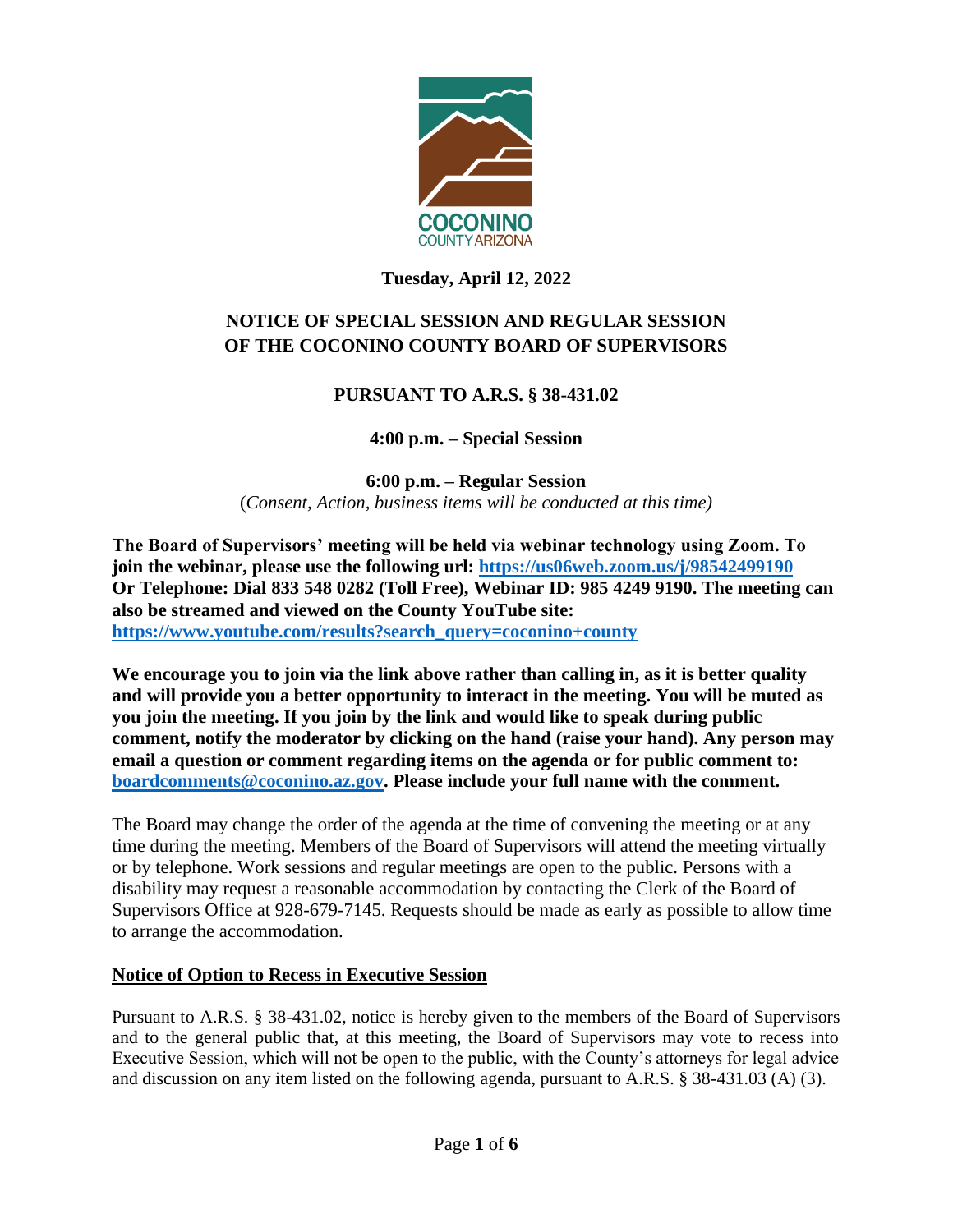## **4:00 p.m. – Special Session**

## **Call to Order:**

#### **Discussion and Possible Direction Item:**

- 1. Presentation and discussion following legal advice regarding a proposed contract for recreational, concession, and/or retail opportunity at Fort Tuthill County Park called The White House. Pursuant to ARS 38-431.03(A)(3)  $\&$  (4) the Board may enter executive session to receive legal advice and give instruction and direction to legal counsel. **Parks and Recreation**
- 2. Discussion, update and possible direction to staff regarding state and federal legislative priorities; legislative and administrative update. **Public Affairs**
- 3. Discussion, review and possible direction regarding the Board of Supervisors planning calendar. **County Manager**
- 4. Discussion and update from the County Manager regarding possible community, regional and/or administrative matters. **County Manager**
- 5. Roundtable: To be discussed. Pursuant to A.R.S. § 38-431.02(H), these matters will not be acted upon: Reports from Supervisors; updates on new projects, district budgets, requests for services and initiatives, updates from county staff:
	- District 1 Supervisor Patrice Horstman
	- District 2 Supervisor Jeronimo Vasquez
	- District 4 Supervisor Judy Begay
	- District 5 Supervisor Lena Fowler
	- District 3 Supervisor Matt Ryan
	- Chair's Report

#### **6:00 p.m. – Regular Session**

**The Board of Supervisors' meeting will be held via webinar technology using Zoom. To join the webinar, please use the following url: <https://us06web.zoom.us/j/98542499190> Or Telephone: Dial 833 548 0282 (Toll Free), Webinar ID: 985 4249 9190. The meeting can also be streamed and viewed on the County YouTube site: [https://www.youtube.com/results?search\\_query=coconino+county](https://www.youtube.com/results?search_query=coconino+county)**

**We encourage you to join via the link above rather than calling in, as it is better quality and will provide you a better opportunity to interact in the meeting. You will be muted as you join the meeting. If you join by the link and would like to speak during public comment, notify the moderator by clicking on the hand (raise your hand). Any person may email a question or comment regarding items on the agenda or for public comment to: [boardcomments@coconino.az.gov.](mailto:boardcomments@coconino.az.gov) Please include your full name with the comment.**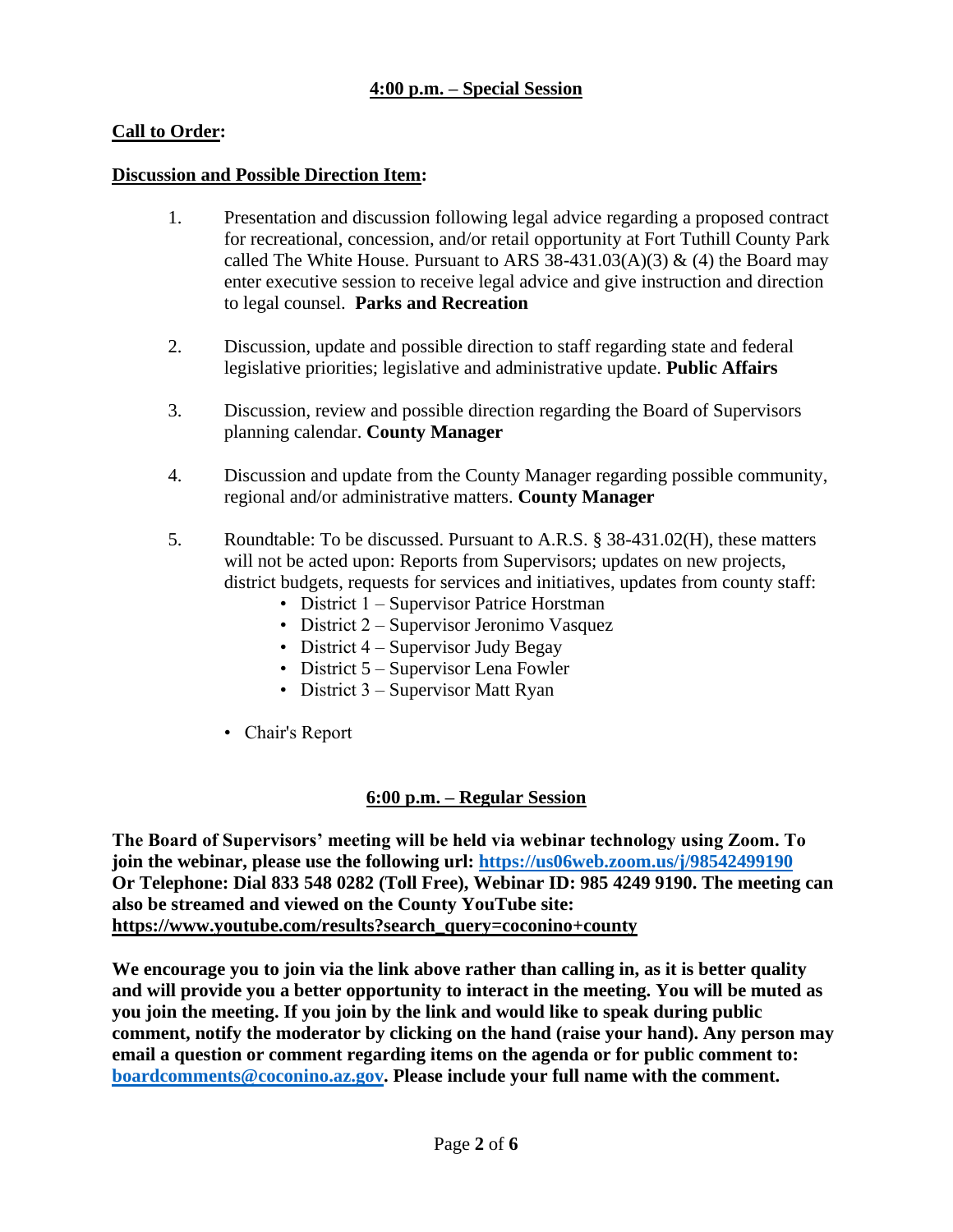The Board may change the order of the agenda at the time of convening the meeting or at any time during the meeting. Members of the Board of Supervisors will attend the meeting virtually or by telephone. Work sessions and regular meetings are open to the public. Persons with a disability may request a reasonable accommodation by contacting the Clerk of the Board of Supervisors Office at 928-679-7145. Requests should be made as early as possible to allow time to arrange the accommodation.

# **Notice of Option to Recess in Executive Session**

Pursuant to A.R.S. § 38-431.02, notice is hereby given to the members of the Board of Supervisors and to the general public that, at this meeting, the Board of Supervisors may vote to recess into Executive Session, which will not be open to the public, with the County's attorneys for legal advice and discussion on any item listed on the following agenda, pursuant to A.R.S. § 38-431.03 (A) (3).

# **Call to the Public for items not on the Agenda**

After the pledge of allegiance, the Chairman will call on members of the public to speak on any item or area of concern not listed on the agenda. Items presented during the Call to the Public portion of the Agenda cannot be acted on by the Board of Supervisors. Individual Supervisors may ask questions of the public, but are prohibited by the Open Meeting law from discussing or considering the item among themselves until the item is officially placed on the Agenda. Individuals are limited in their presentations.

# **Consent Agenda**

All matters under Consent Agenda are considered by the Board of Supervisors to be routine and will be enacted by a single motion. If discussion is desired on any particular consent item that item will be removed from the consent agenda and will be considered separately.

### **Speaking During a Public Hearing**

After staff and applicant presentations for specific public hearing items, the Chairman will open the public hearing and ask for comments from the public. Those who fill out a speaker's form will be called on first. You do not need to fill out a speaker's form to speak.

### **Call to Order:**

### **Pledge of Allegiance:**

### **Call to the Public:**

### **Proclamation:**

6. Consideration and possible action to approve a proclamation designating April 2022 as Earth Month. **Community Development**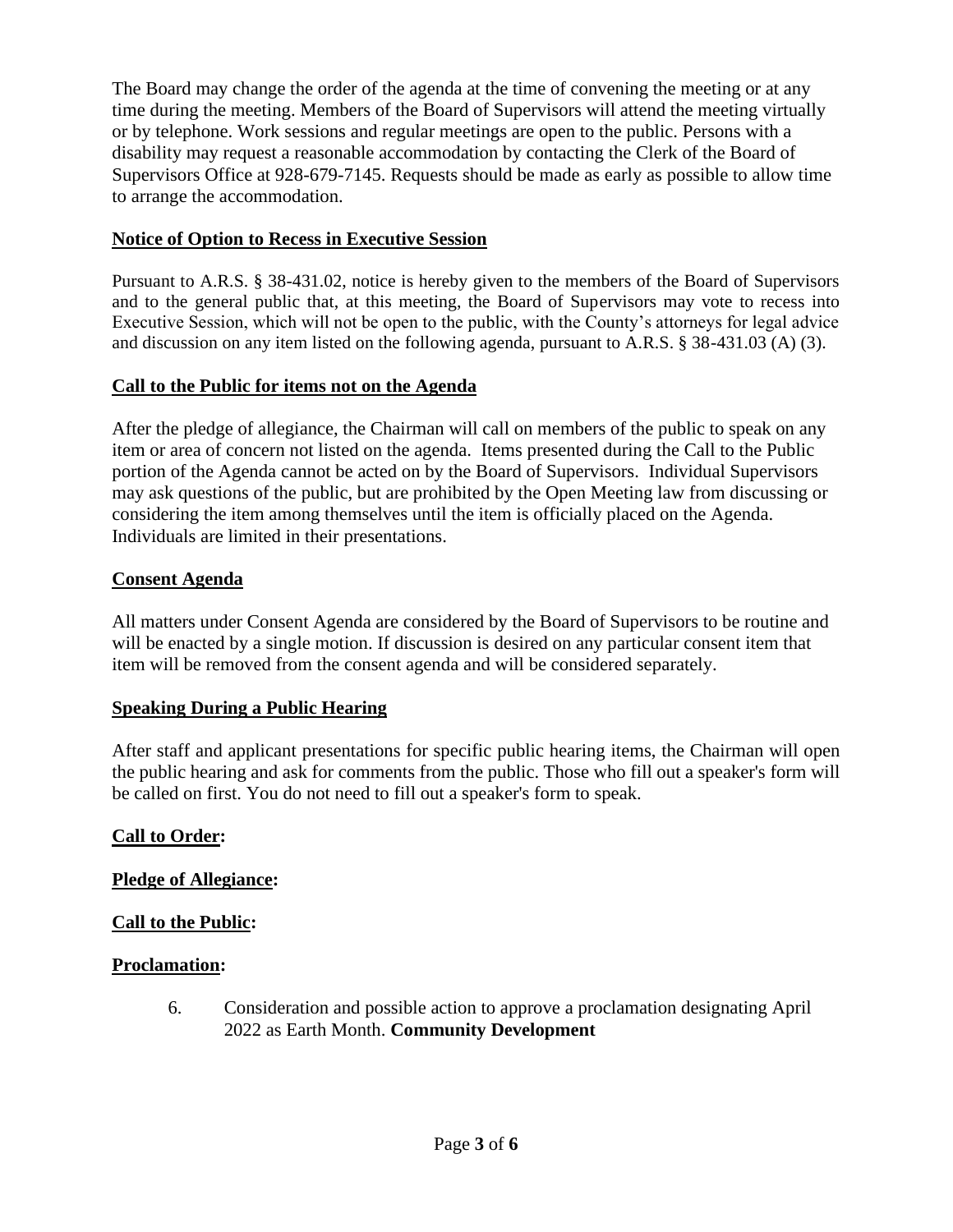#### **Board of Supervisors Consent Agenda:**

7. Consideration and possible action to ratify and/or approve warrants, electronic fund transfers, and other payments as listed on the agenda. An itemized list of the below-numbered claims is filed in the official records of the Coconino County Board of Supervisors.

| Run Date   | <b>Warrant Numbers</b>        | Computer Register Totals |
|------------|-------------------------------|--------------------------|
| 03/31/2022 | $EFT - 14953 - 15012$         | \$209,349.28             |
| 03/31/2022 | $Check - 92204050 - 92204118$ | \$174,918.76             |

- 8. Consideration and possible action to approve Resolution 2022-15, approving State Mid-Year Funding Modifications for FY 2022, for an increase in revenue of \$455,037.00 for FY 2022 salaries, employee related expenses, and operational expenses and a decrease to revenue of \$26,300.00 in Drug Treatment and Education Fund and corresponding salary and employee related expenses due to a projected revertment, and approve the corresponding budget adjustment. **Adult Probation**
- 9. Consideration and possible action to approve Resolution 2022-17, requesting the Governor and Legislature of Arizona provide water certainty to rural Arizona by passing legislation on rural management areas in the 2022 Legislative Session. **Public Affairs**
- 10. Consideration and possible action to approve a Memorandum of Understanding (MOU), BLM-AZ-2021-02, with the United States Department of the Interior, Bureau of Land Management (BLM) to provide cross certification of BLM law enforcement officers for the next five years. **Sheriff**

### **Public Hearing:**

- 11. Public Hearing, consideration, and possible recommendation of approval to the Arizona Department of Liquor Licenses and Control regarding an application (#185157) for a Series 012 (restaurant) liquor license for Javelina Cantina, Agent Theresa June Morse, located at 671 Hwy 179, Sedona, AZ, 86336. **Board of Supervisors**
- 12. Public Hearing, consideration, and possible recommendation of approval to the Arizona Department of Liquor Licenses and Control regarding an application (#184626) for a Series 007 (Beer & Wine Bar) liquor license for Marble Canyon Lodge, located at Hwy 89A at Navajo Bridge, Marble Canyon, AZ, 86036, Agent Andrea Dahlman Lewkowitz. **Board of Supervisors**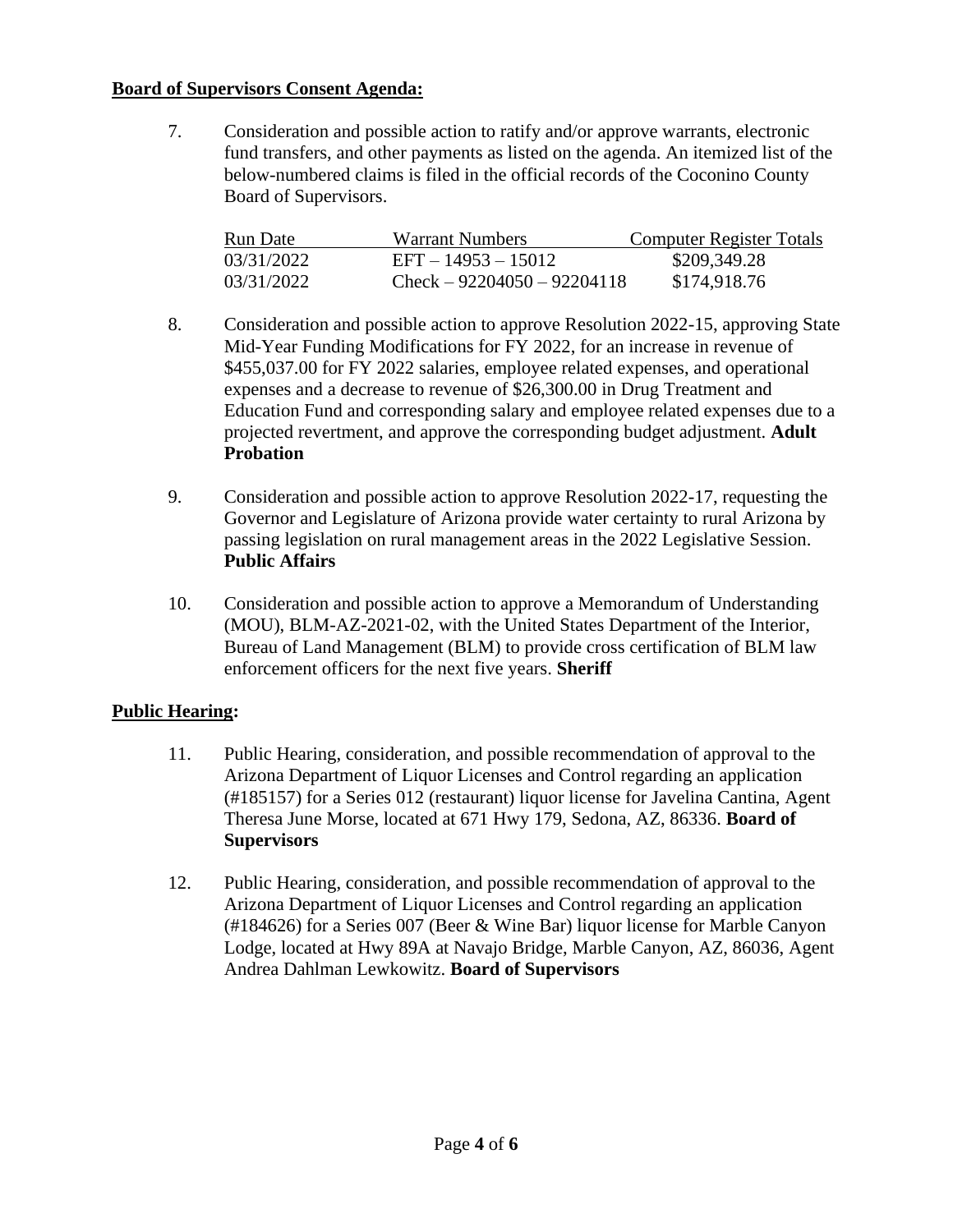- 13. Public Hearing, consideration, and possible recommendation of approval to the Arizona Department of Liquor Licenses and Control regarding an application (#184628) for a Series 010 (Beer & Wine Store) of liquor license for Marble Canyon Lodge, located at Hwy 89A, Navajo Bridge, Marble Canyon, AZ, 86036, Agent Andrea Dahlman Lewkowitz. **Board of Supervisors**
- 14. Public Hearing, consideration, and possible recommendation of approval to the Arizona Department of Liquor Licenses and Control regarding an application (#184631) for a Series 012 (restaurant) liquor license for the Marble Canyon Lodge, located at Hwy 89A at the Navajo Bridge, Marble Canyon, AZ, 86036, Licensee Andrea Dahlman Lewkowitz. **Board of Supervisors**
- 15. Public Hearing, consideration and possible action to approve Resolution 2022-14, approving Case No. SUB-21-030, a request for a Preliminary Subdivision Plat Amendment to remove Condition 6 requiring annexation into the Summit Fire District from the conditions of approval of the 22-lot Tall Tales Ranch subdivision (SUB-20-008). **Community Development**

# **Discussion and Possible Action Item:**

- 16. Presentation, discussion and possible action to approve Resolution 2022-16, adopting a supervisory redistricting map; pursuant to ARS 38-431.03 (A)(3), the Board may vote to enter executive session for legal advice with attorney. **County Manager**
- 17. Discussion, update and possible direction to staff regarding state and federal legislative priorities; legislative and administrative update. **Public Affairs**
- 18. Discussion, review and possible direction regarding the Board of Supervisors planning calendar. **County Manager**
- 19. Discussion and update from the County Manager regarding possible community, regional and/or administrative matters. **County Manager**
- 20. Roundtable: To be discussed. Pursuant to A.R.S. § 38-431.02(H), these matters will not be acted upon: Reports from Supervisors; updates on new projects, district budgets, requests for services and initiatives, updates from county staff:
	- District 1 Supervisor Patrice Horstman
	- District 2 Supervisor Jeronimo Vasquez
	- District 4 Supervisor Judy Begay
	- District 5 Supervisor Lena Fowler
	- District 3 Supervisor Matt Ryan
	- Chair's Report

### **Adjourn:**